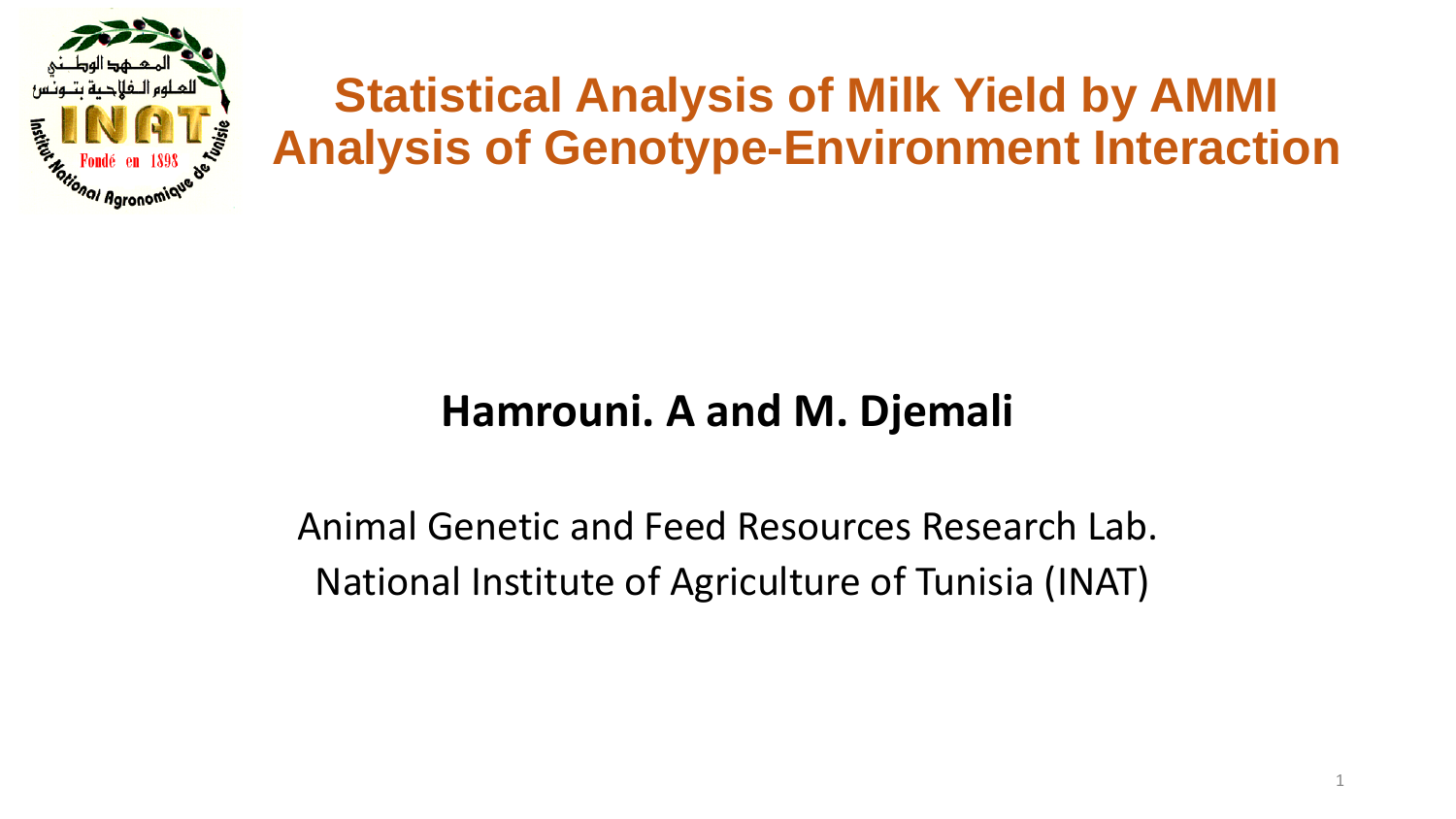## **Justifications**

### **1. The world's population is expected to reach 9.1 billion by 2050.**

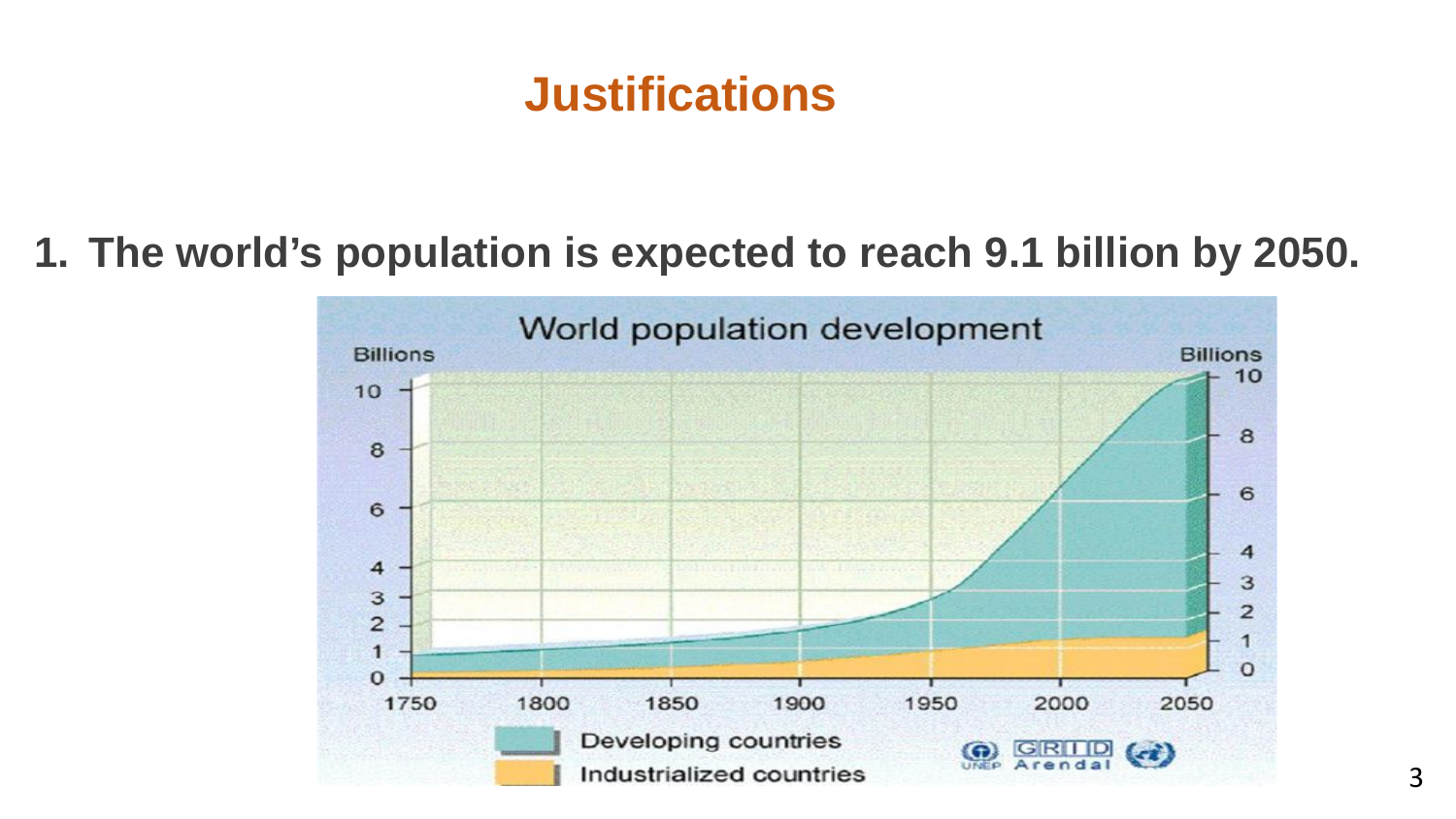## **Justifications**

**2. Population growth led to a massive increase in demand for products of animal origin.**

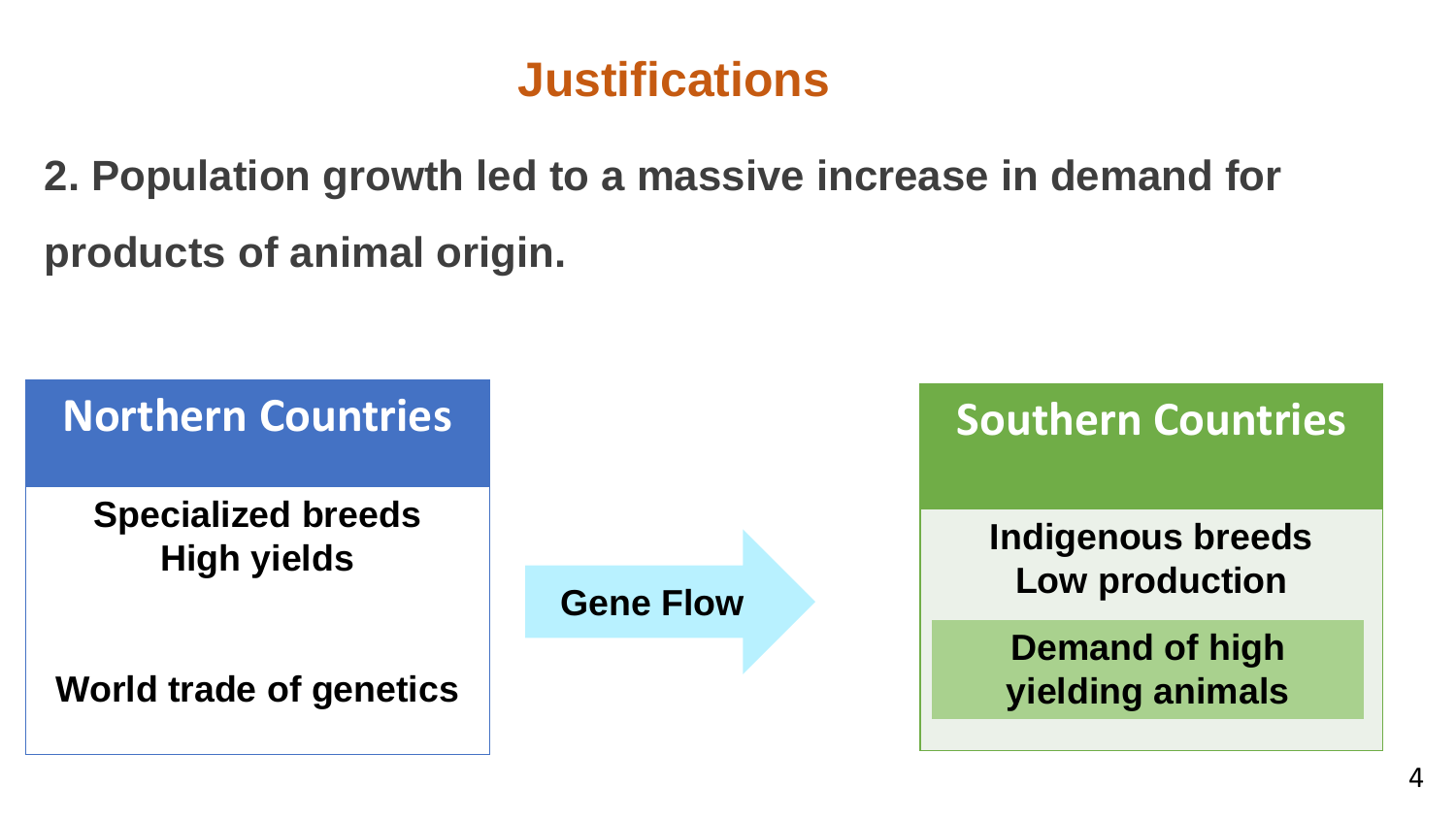## **Justifications**

**3. A diversity of situations translating G and E**

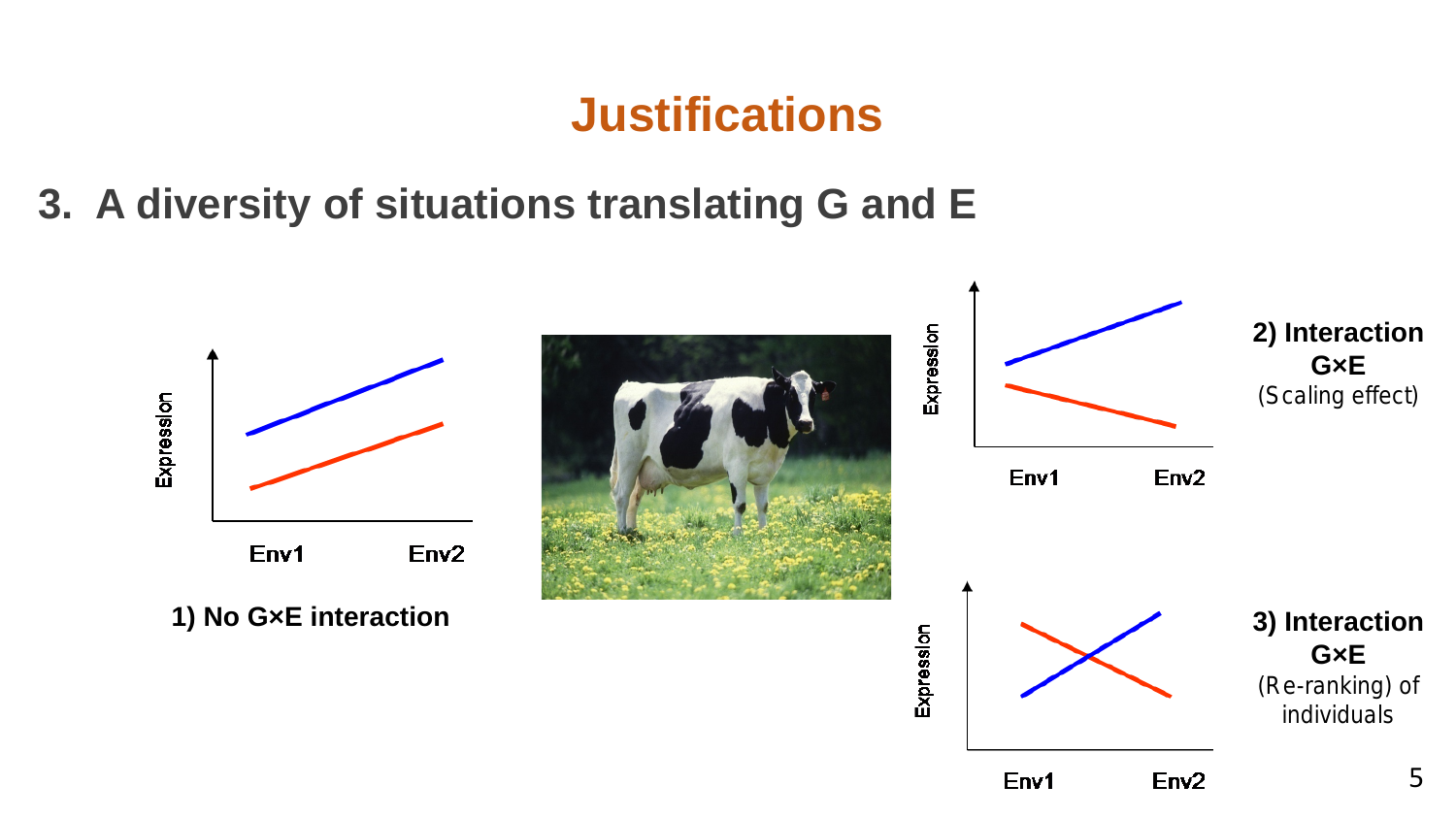## **Genetic Correlations for Production Traits**

| <b>Regions</b>            | <b>Genetic correlations</b> | <b>Authors</b>       |
|---------------------------|-----------------------------|----------------------|
| <b>US-Latin America</b>   | 0.78-0.90                   | Stanton et al. 1991  |
| <b>US-Spain</b>           | 0.82                        | Carabano et al. 1989 |
| <b>Canada-New Zealand</b> | $0.25 - 0.29$               | Charagu et al. 1998  |
| Kenya -UK                 | 0.49                        | Ojango et al. 2002   |
| <b>European countries</b> | 0.75-0.84                   | Rekya et al. 2001    |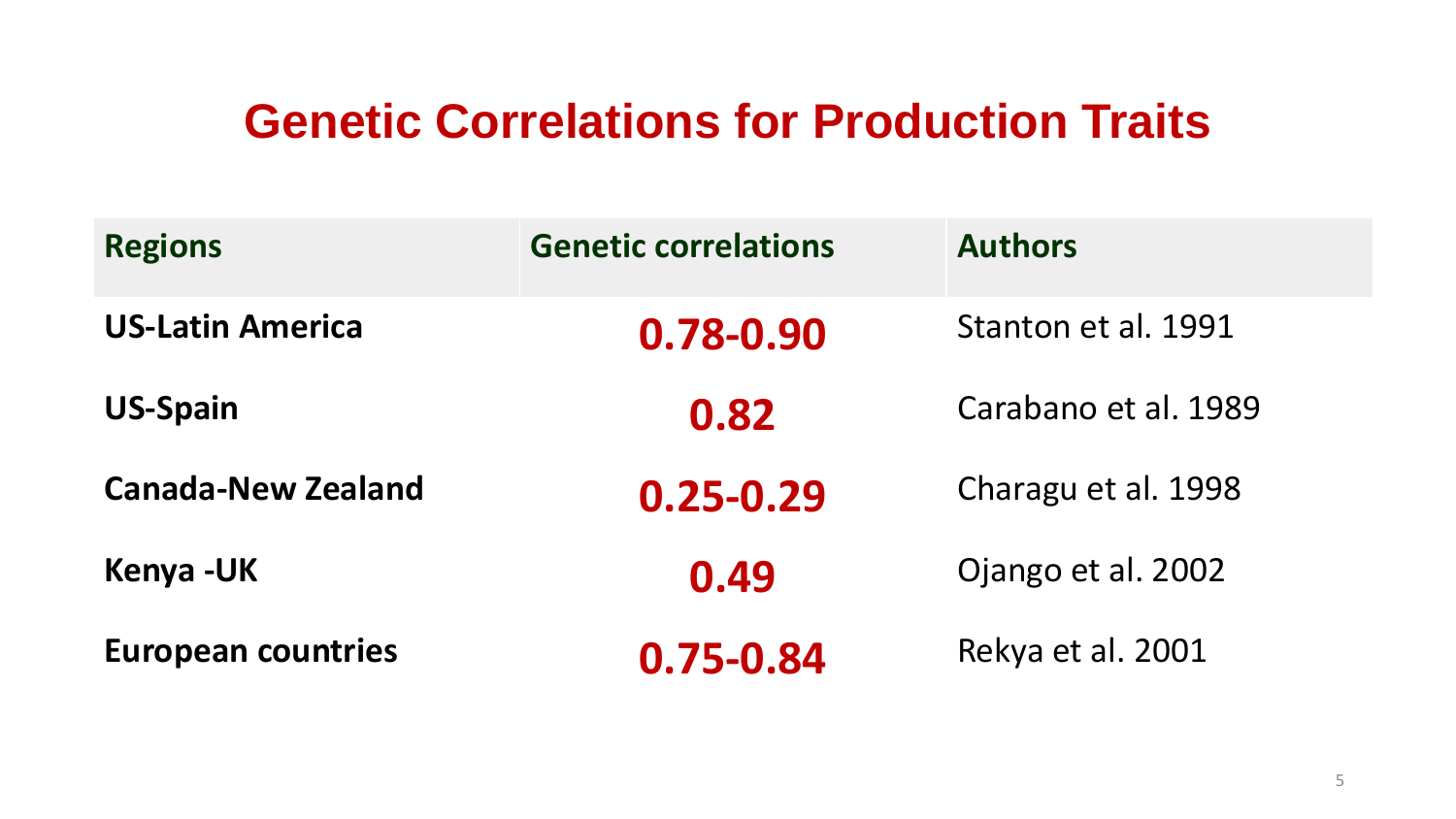## **Objectives**

**1) Evaluate genetic parameters of milk yield in 3 different regions as separate traits** 

**2) Apply the AMMI model to evaluate the GxE interaction in milk yield**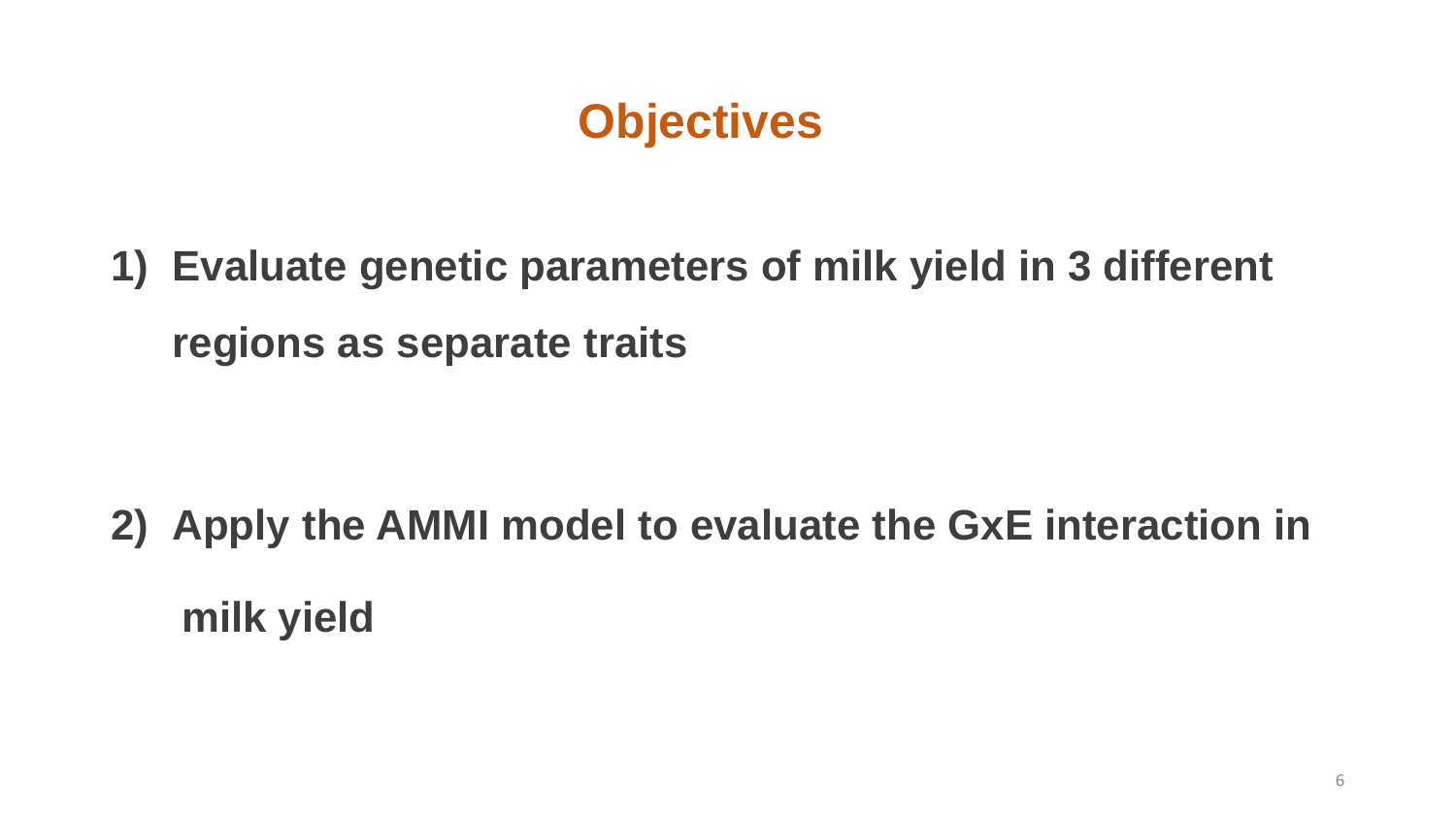## **Material and Methods**

### **Data provided by the National Milk Recording Program (OEP)**

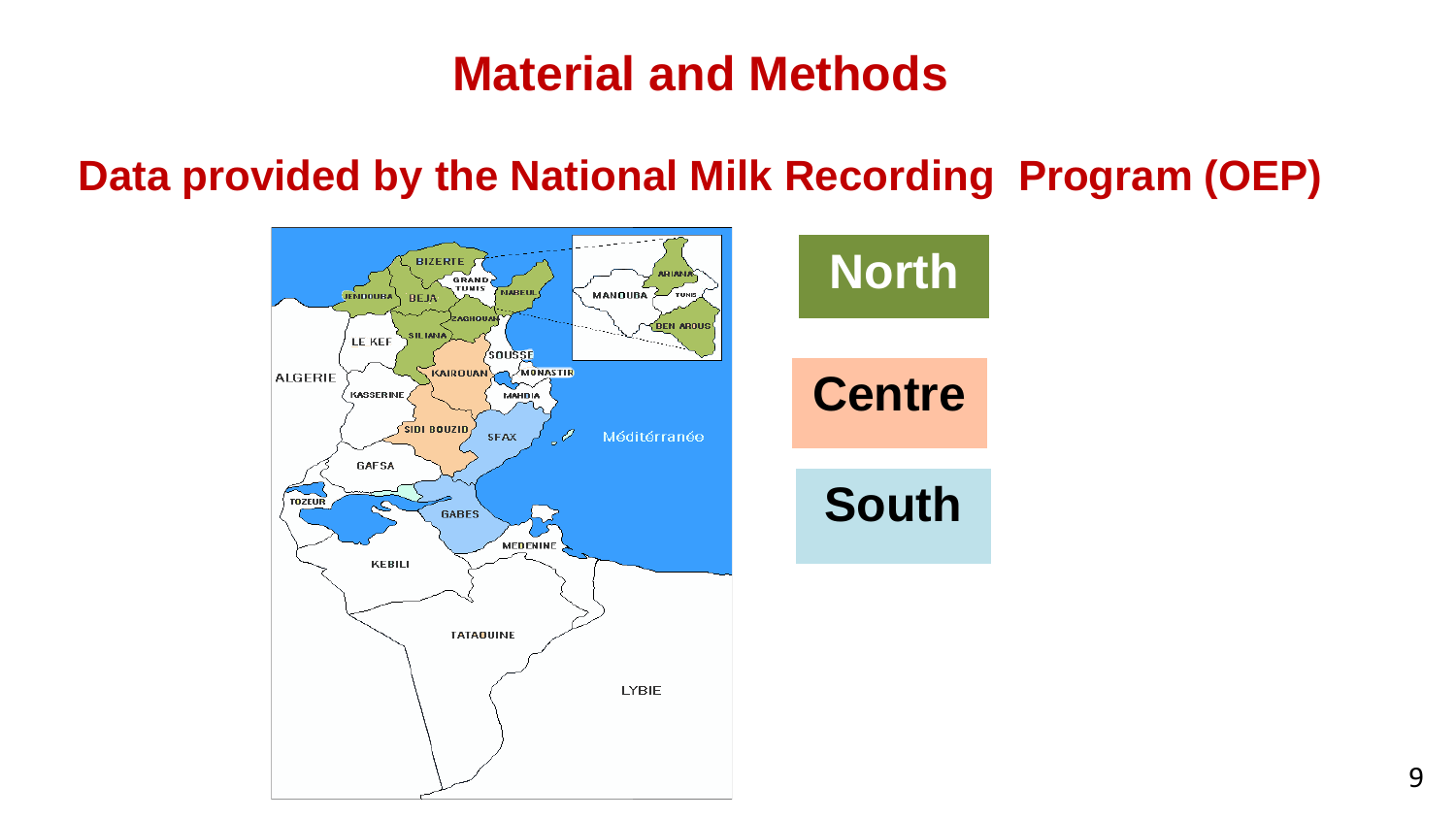## **Material and Methods**

 **Means and variation of 305-days milk yield by region**

|                             | <b>Region</b> | <b>Northern</b> | <b>Central</b> |  | <b>Southern</b> |
|-----------------------------|---------------|-----------------|----------------|--|-----------------|
| <b>Test-day records</b>     |               | 54289           | 6335           |  | 2945            |
| <b>Number of cows</b>       |               | 5760            | 677            |  | 475             |
| <b>Number of sires</b>      |               | 519             | 70             |  | 159             |
| Mil $k_{305}$ (Kg)          |               | $6125 + 1798$   | 5664 ±1574     |  | 5946 ±1632      |
| $\mathsf{Fat}_{305}$ (Kg)   |               | 207 0863        | 194 œ 57       |  | 203 0662        |
| Protein <sub>305</sub> (Kg) |               | 191 <b>ce56</b> | 176 ost8       |  | 189 <b>ce54</b> |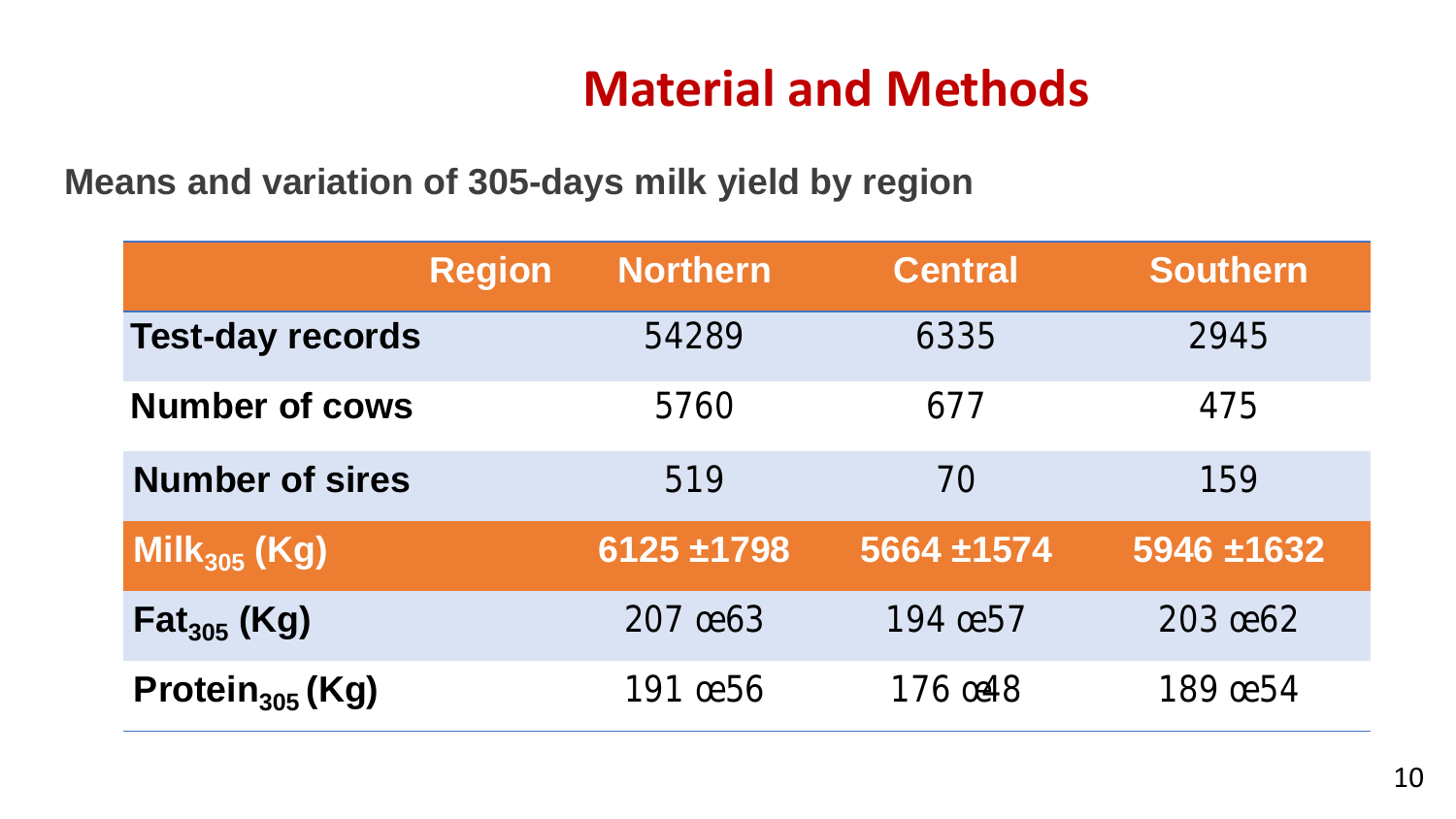## **Material and Methods**

### **Number of sires by region**

| <b>North</b> | <b>Centre</b> | <b>South</b> |
|--------------|---------------|--------------|
| 519          | 70            | 159          |

#### **Common Sires by region**

| <b>North-South</b> | <b>North-Centre</b> | <b>South-Centre</b> | <b>North-Centre-</b><br><b>South</b> |
|--------------------|---------------------|---------------------|--------------------------------------|
| 63                 | 45                  | 26                  | 26                                   |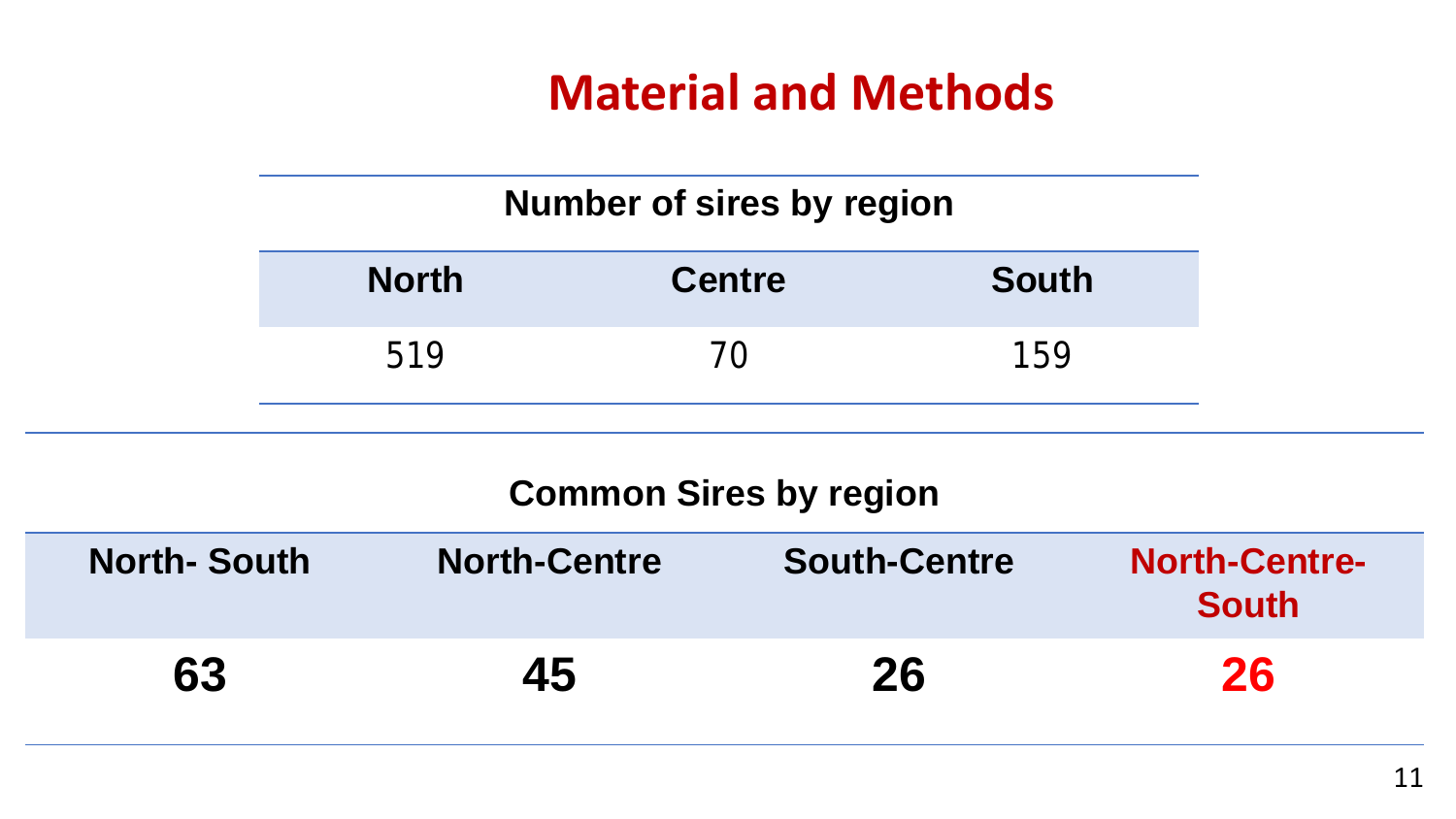# **Model 1 : Additive by Region**

**Milk yield305**  $=$ Overall mean  $+$ Herd-Year + Season + Age of Dam + Lactation Number + Sire + MGS + Residual Error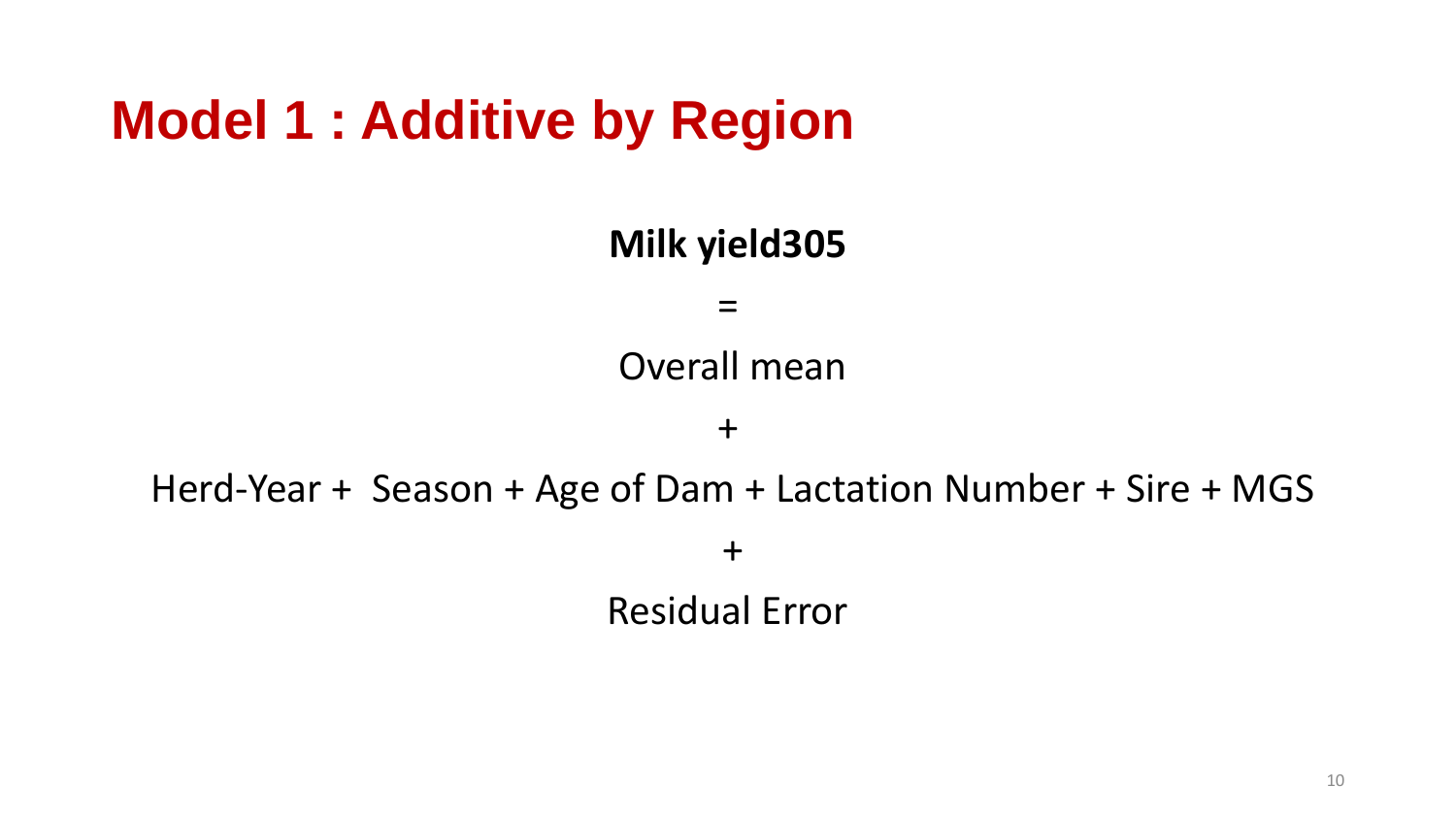## **Model 2. Additive Main Effects and Multiplicative Interaction model (AMMi)**

$$
Y_{ij} = \mu + G_i + E_j + \sum_i n_i U_{ni} V_{nj} + e_{ij}
$$

 $Y_{ii}$  =Milk yield

- $G_i$  = The effect of the i<sup>th</sup> genotype;
- $E_j$  = The effect of the j<sup>th</sup> environment;

 $i_n$  = Value of the n<sup>th</sup>interaction principal component analysis (IPCA), (n = 1, 2, ... P), where p is the maximum number of estimable main components);

 $U_{ni}$  = Value for the i<sup>th</sup> genotype in the n<sup>th</sup> IPCA;

$$
V_{nj}
$$
 = Value of the j<sup>th</sup> environment in the n<sup>th</sup> IPCA;

 $e_{ii}$  = Residual error.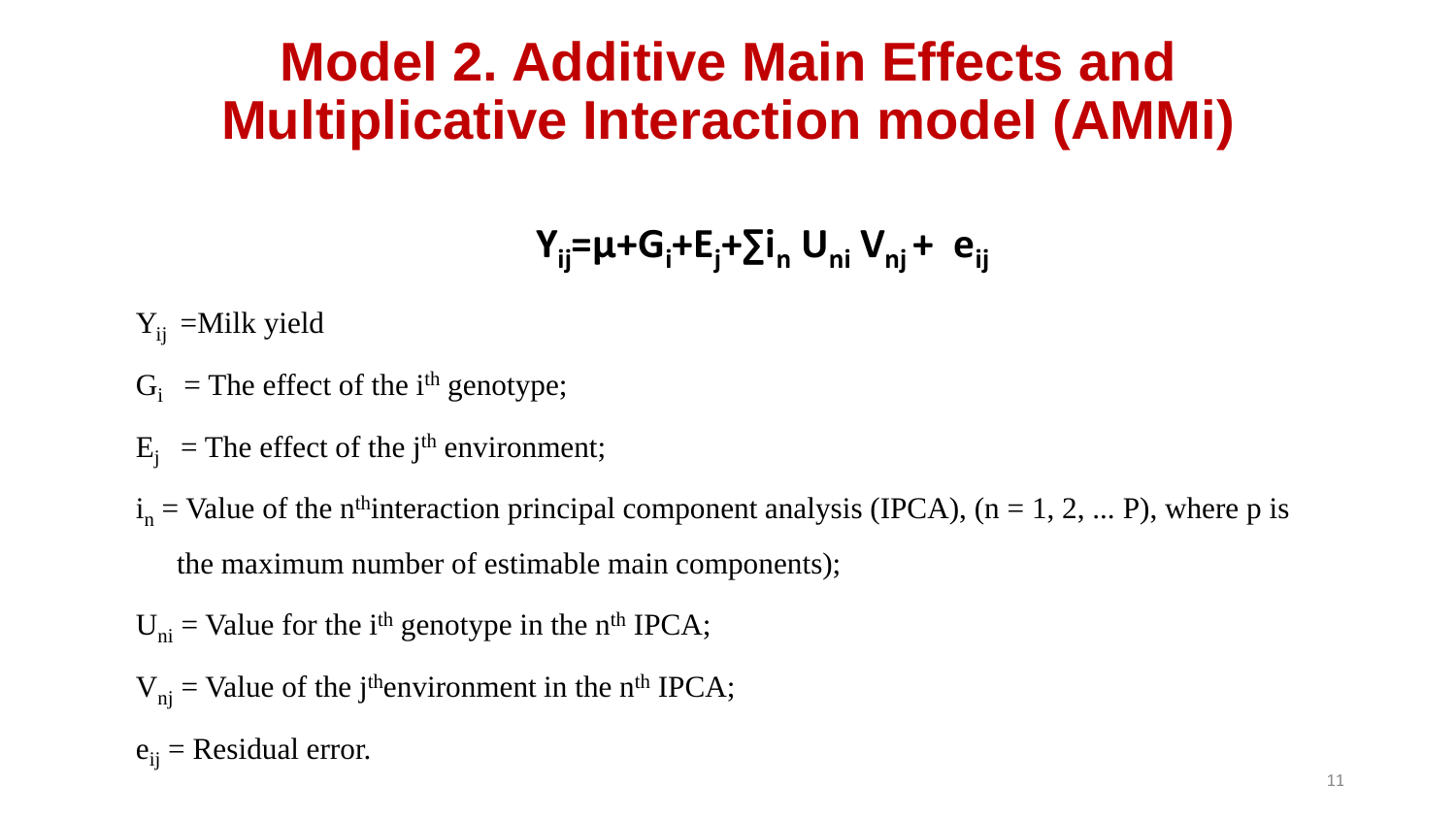## **AMMI Model**

$$
Y_{ijk} = \mu + g_i + e_j + ge_{ij} + E_{ijk}
$$
  
\n
$$
Y_{ijk} - \mu - g_i - e_j - E_{ijk} = ge_{ij}
$$
  
\n
$$
ge_{11} ge_{12} ge_{13} .... e_{1n}
$$
  
\n
$$
ge_{21} ge_{22} ge_{23} .... e_{2n}
$$
  
\n
$$
ge_{i1} ge_{i2} ge_{i3} .... e_{in}
$$
  
\n
$$
ge_{k1} ge_{k2} ge_{k3} .... e_{kn}
$$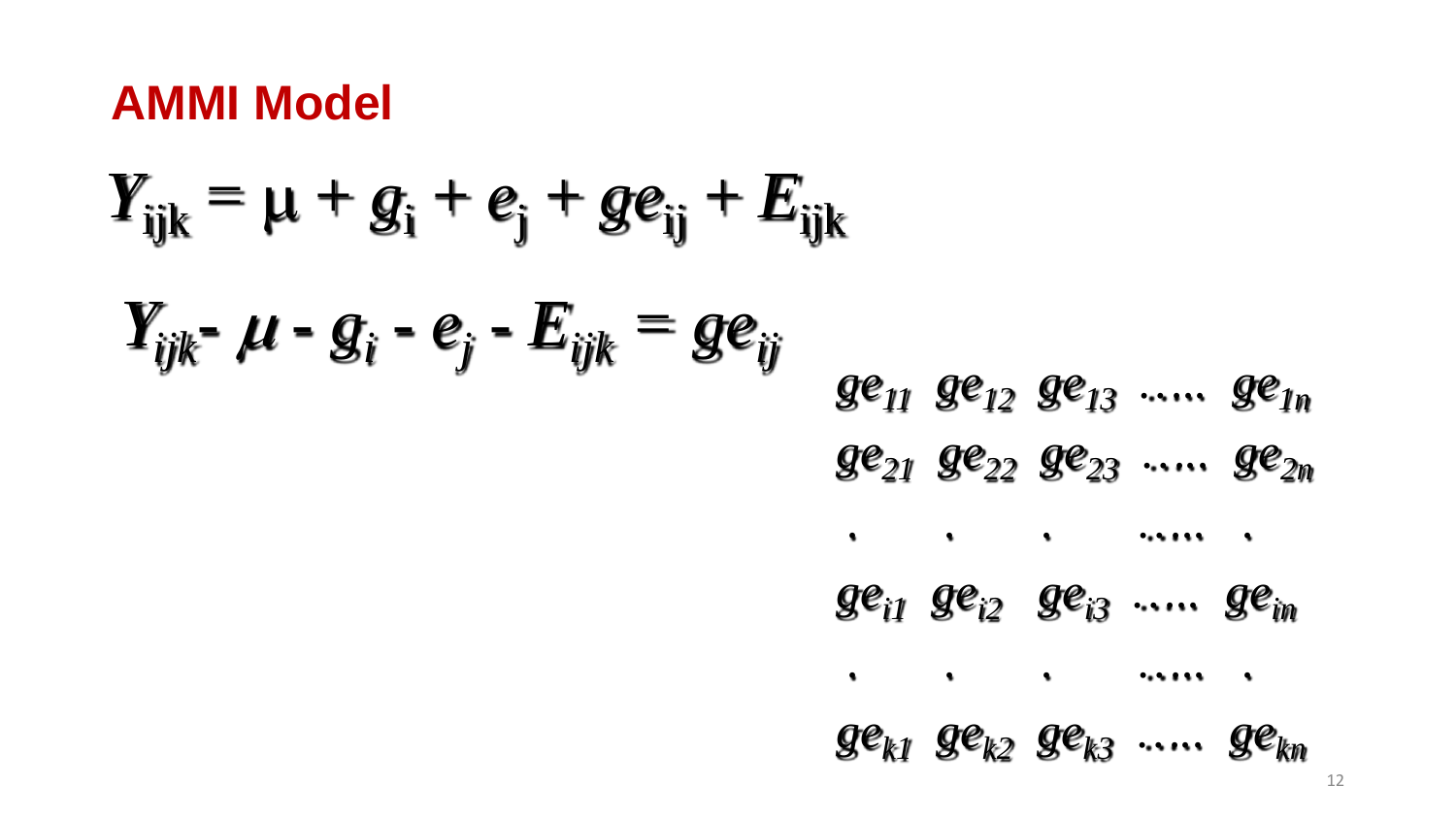## **Results**

**Rank correlations for the 26 top sires (below diagonal), estimated 305-days heritabilities (on diagonals) and 305-days genetic correlations (above diagonal) by production region**

|                        |               | <b>Region</b>   |                 |                 |
|------------------------|---------------|-----------------|-----------------|-----------------|
|                        |               | <b>Northern</b> | <b>Central</b>  | <b>Southern</b> |
|                        | <b>Nord</b>   | $0,18 \pm 0,06$ | 0,55            | 0,48            |
| Mil $k_{305}$          | <b>Centre</b> | 0,20            | $0,11 \pm 0,04$ | 0,37            |
|                        | <b>Sud</b>    | 0.24            | 0,41            | $0,39 \pm 0,13$ |
|                        | <b>Nord</b>   | $0,09 \pm 0,02$ | 0,59            | 0,37            |
| Fat <sub>305</sub>     | <b>Centre</b> | 0,52            | $0,14 \pm 0,05$ | 0,31            |
|                        | <b>Sud</b>    | 0.46            | 0,41            | $0,32 \pm 0,11$ |
|                        | <b>Nord</b>   | $0,19 \pm 0,07$ | 0,56            | 0,46            |
| Protein <sub>305</sub> | <b>Centre</b> | 0,49            | $0,12 \pm 0,04$ | 0,31            |
|                        | <b>Sud</b>    | 0,33            | 0,38            | $0,30 \pm 0,10$ |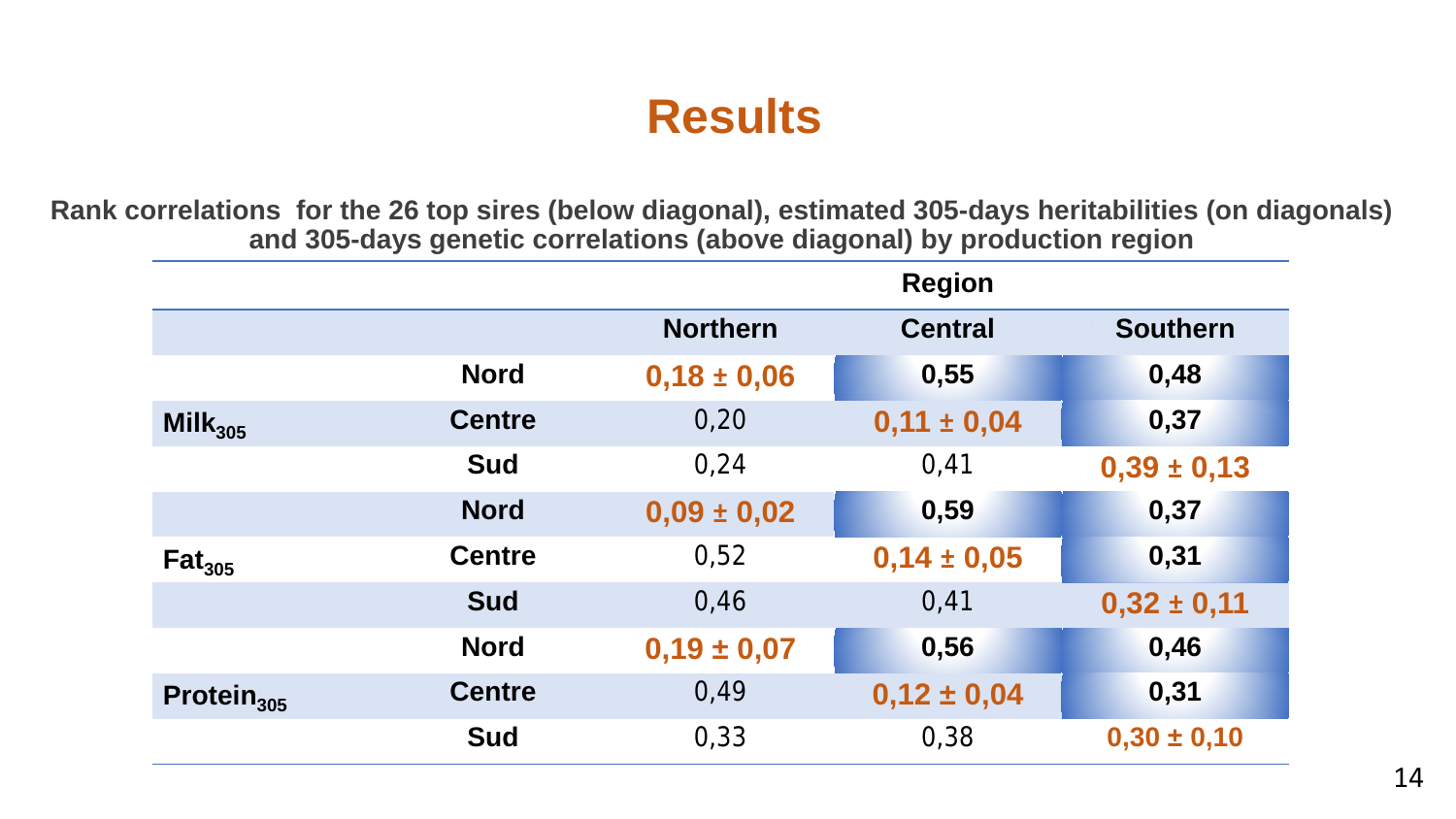## **Ranking of Genotypes by Region**

| Rank             | <b>North</b>   | <b>Center</b>  | South          |
|------------------|----------------|----------------|----------------|
| $\mathbf{1}$     | G <sub>9</sub> | G19            | G 8            |
| $\overline{2}$   | G12            | G8             | G4             |
| $\overline{3}$   | G14            | G10            | G10            |
| $\overline{4}$   | G8             | G12            | G24            |
| 5                | G <sub>5</sub> | G <sub>9</sub> | G13            |
| $\boldsymbol{6}$ | G13            | G7             | G7             |
| $\overline{7}$   | G10            | G13            | G <sub>6</sub> |
| 8                | G11            | G <sub>6</sub> | G11            |
| 9                | ${\sf G7}$     | G11            | G23            |
| $10\,$           | G15            | G5             | G12            |
| $11\,$           | G1             | G15            | G1             |
| 12               | G6             | G22            | G15            |
| 13               | G22            | G3             | G18            |
| 14               | G3             | G24            | G14            |
| 15               | G26            | G26            | G16            |
| 16               | G18            | G4             | G26            |
| $17$             | G2             | G23            | G19            |
| 18               | G24            | G2             | G20            |
| 19<br>$20\,$     | G20<br>G21     | G1<br>G18      | G22<br>G3      |
| 21               | G4             | G25            | G17            |
| $22$             | G23            | G20            | G25            |
| 23               | G17            | G21            | G5             |
| $24$             | G19            | G16            | G2             |
| $25\,$           | G16            | G14            | 14<br>G9       |
| $26\,$           | G25            | G17            | G21            |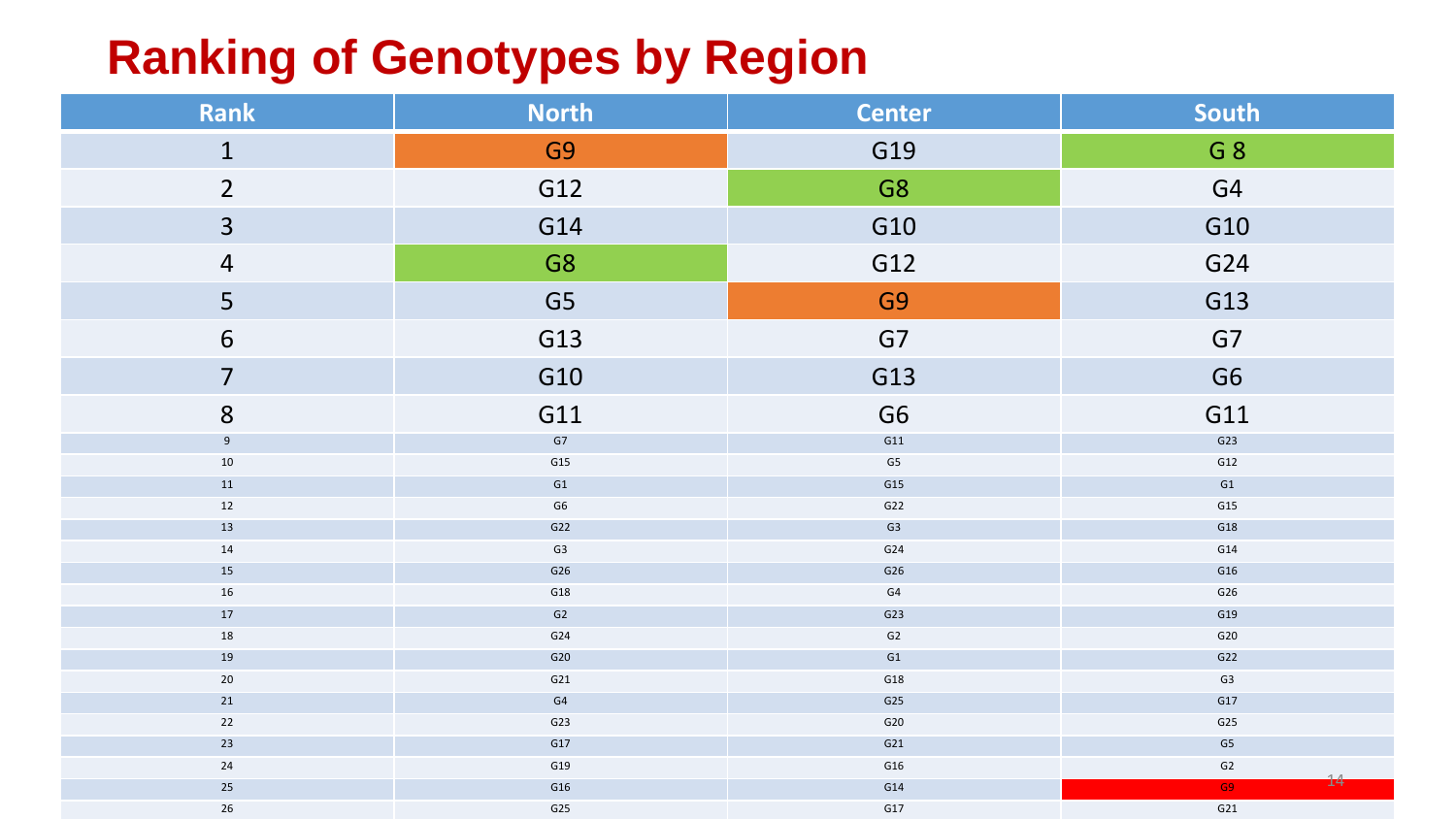## **Results**

#### **Example of Interaction Genotype × Region**



**1) Interaction G×E** *(Scaling effect)*

**2) Interaction G×E** *(Re-ranking) of individuals*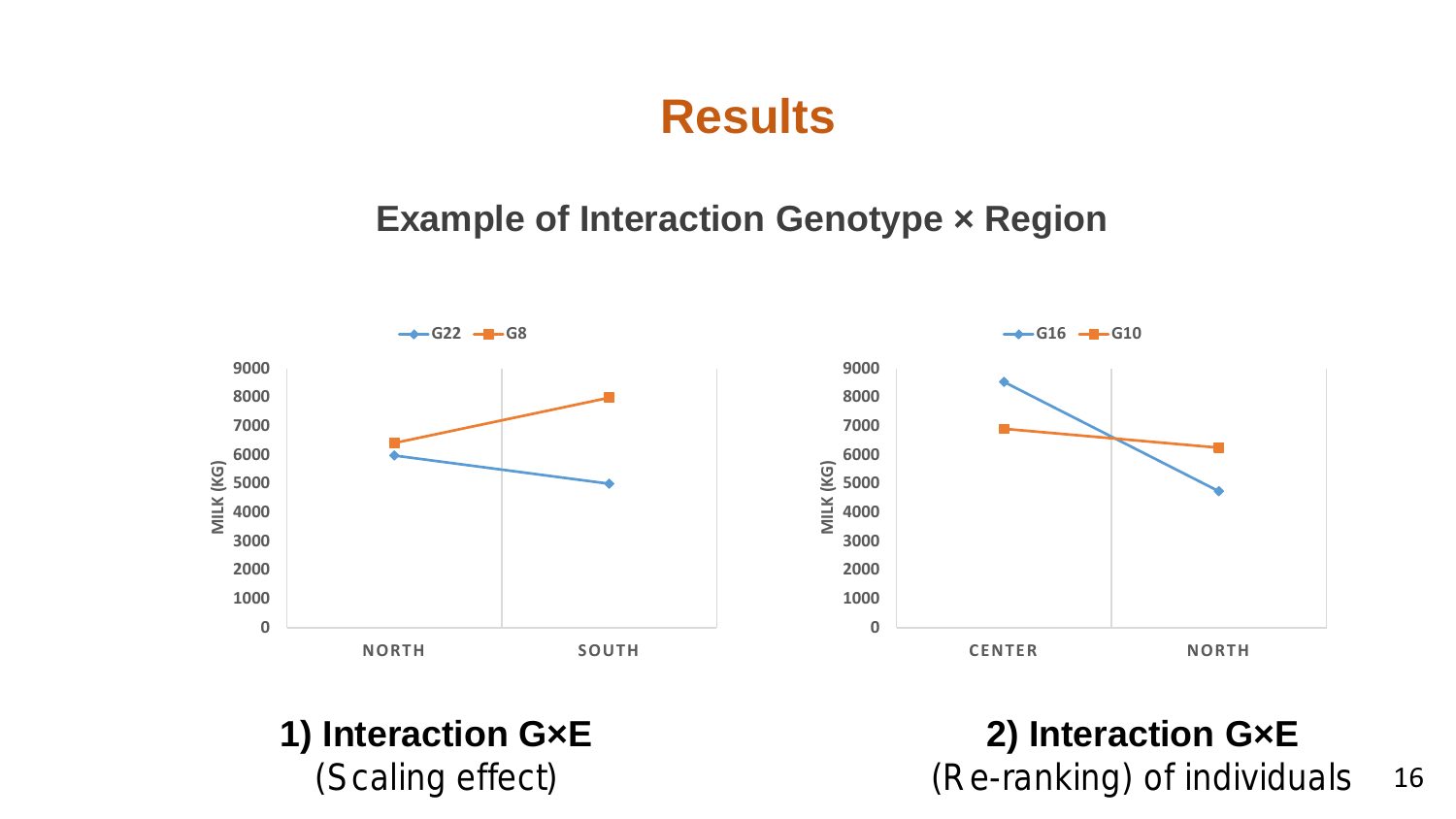## **Results**

**AMMI Biplot showing the first two principal axes of interaction (IPCA1-IPCA2) for milk yield and 26 genotypes evaluated in 3 regions**

Biplot of G<sup>\*</sup>E Interaction

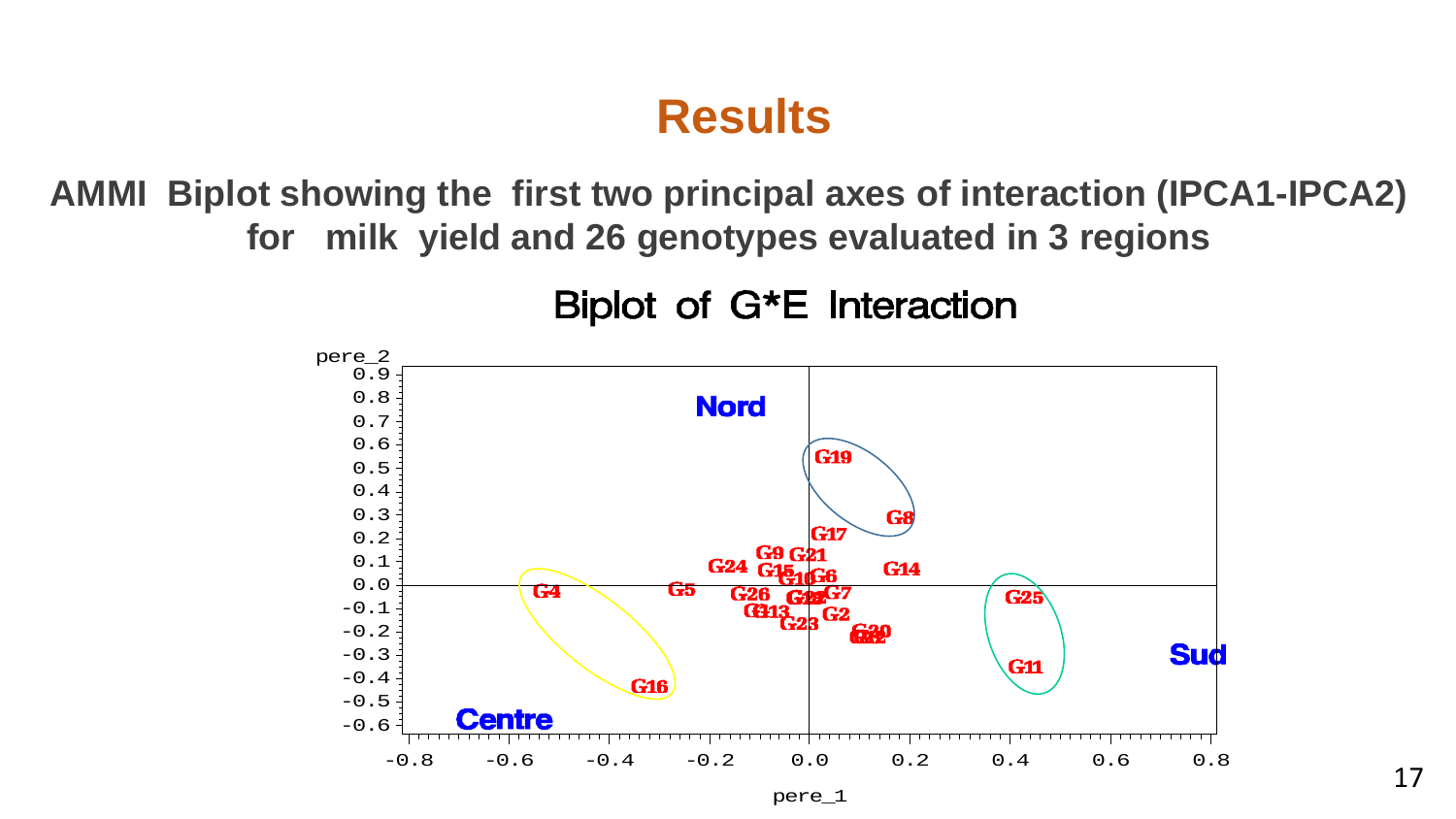## **Conclusions**

- Obtained low genetic correlations among regions might indicate the existence of GxE.
- The AMMI method allowed for easy visual identification of superior genotypes for each set of environments.